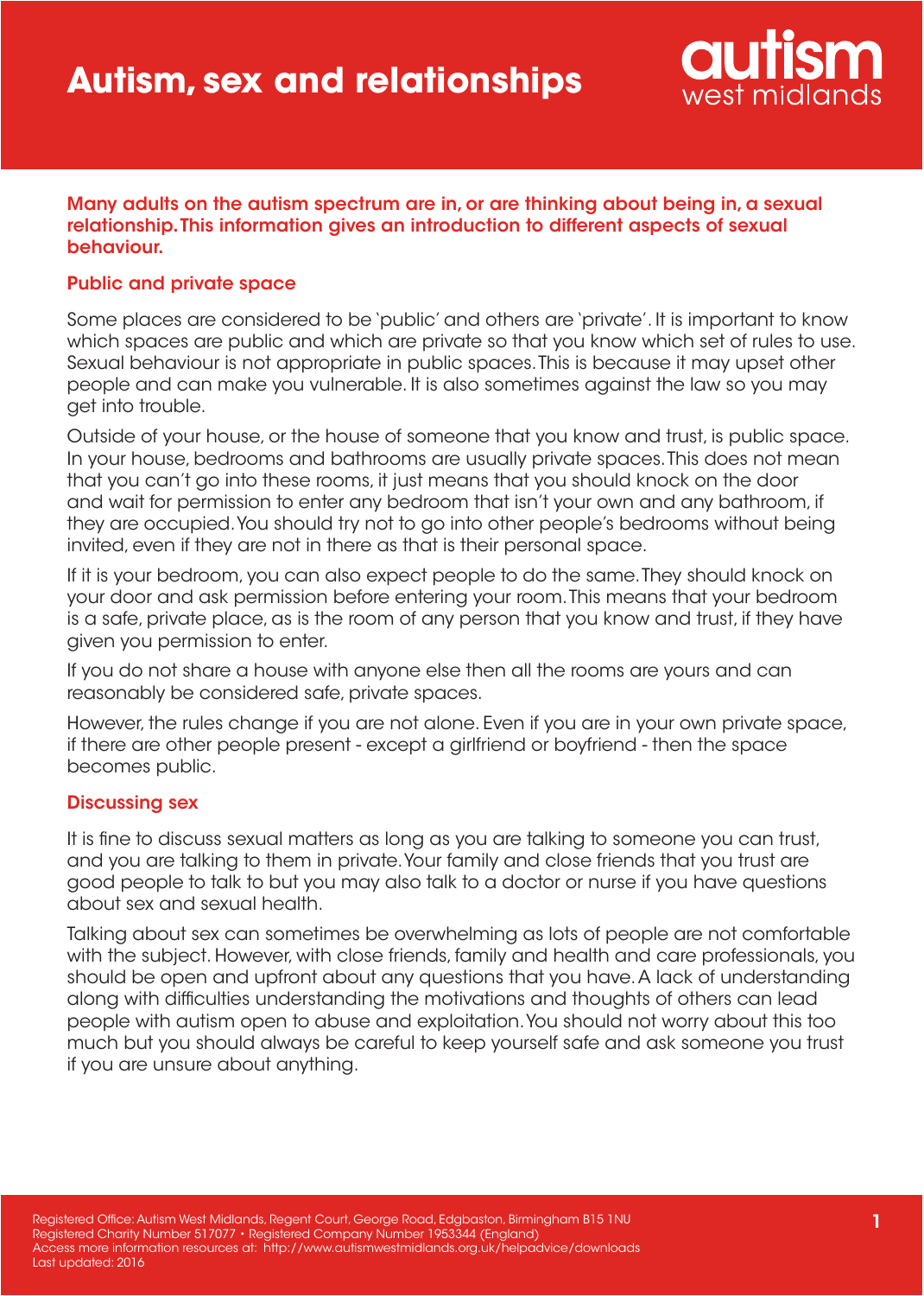

# **Masturbation**

Masturbation is when you get the urge to touch your sexual organs because it feels good. This is a completely normal impulse and nearly everybody does it. However, it is a private activity and so should only be done in private and when you are alone or with a romantic partner - a girlfriend or boyfriend.

Sometimes, people do not spontaneously learn to masturbate which means that they may not know all they need to about masturbation. If you feel like this may be true for you then you can research the biological side of masturbation as this may help you to understand your body more fully. This self-exploration is an important part of developing a strong sense of self and an understanding of your own body. These things are important for a healthy sex life.

Sometimes masturbation can become compulsive and you may feel unable to stop doing it. This is something that should be addressed as there may be an underlying cause that is creating the need for the stimulation. If this can be addressed then masturbation can be decreased to a healthier level.

# Communication and respect

It is very important to respect yourself and know what you enjoy. You should make sure to communicate your interests and needs to a person if you enter into a relationship with them. You should also be sure to respect your partner and other people and their right to have different needs to you and to express those needs. Relationships are about communication, negotiation and mutual consent and a relationship without these things may be very damaging.

Self-respect may also involve looking at your body image and how you feel about yourself. You should always feel confident about yourself and other people should not make you feel bad or insecure. It can be easy to feel isolated and unattractive, particularly when the media constantly displays unattainable examples of perfection. This is a very normal concern and most people feel insecure sometimes. If you love and respect yourself, this will help others to do the same.

### Social skills

To form romantic relationships with others, you will need specific, and sometimes complex, social skills. Remember that each person has a different point of view. Just because you like someone in a romantic way this does not mean that they feel the same about you. You should always ask a person before doing anything with them because they may not want to do the same things you want to. However, if someone does not want the same things as you, they may still really like you as a person.

If you like someone and want to spend more time with them, it is a good idea to ask open questions to people like "Would you like to go out with me some time?" so you do not sound pushy or too forward.

Friends and family can help you by discussing ideas and questions that you may have and explaining anything that you don't understand.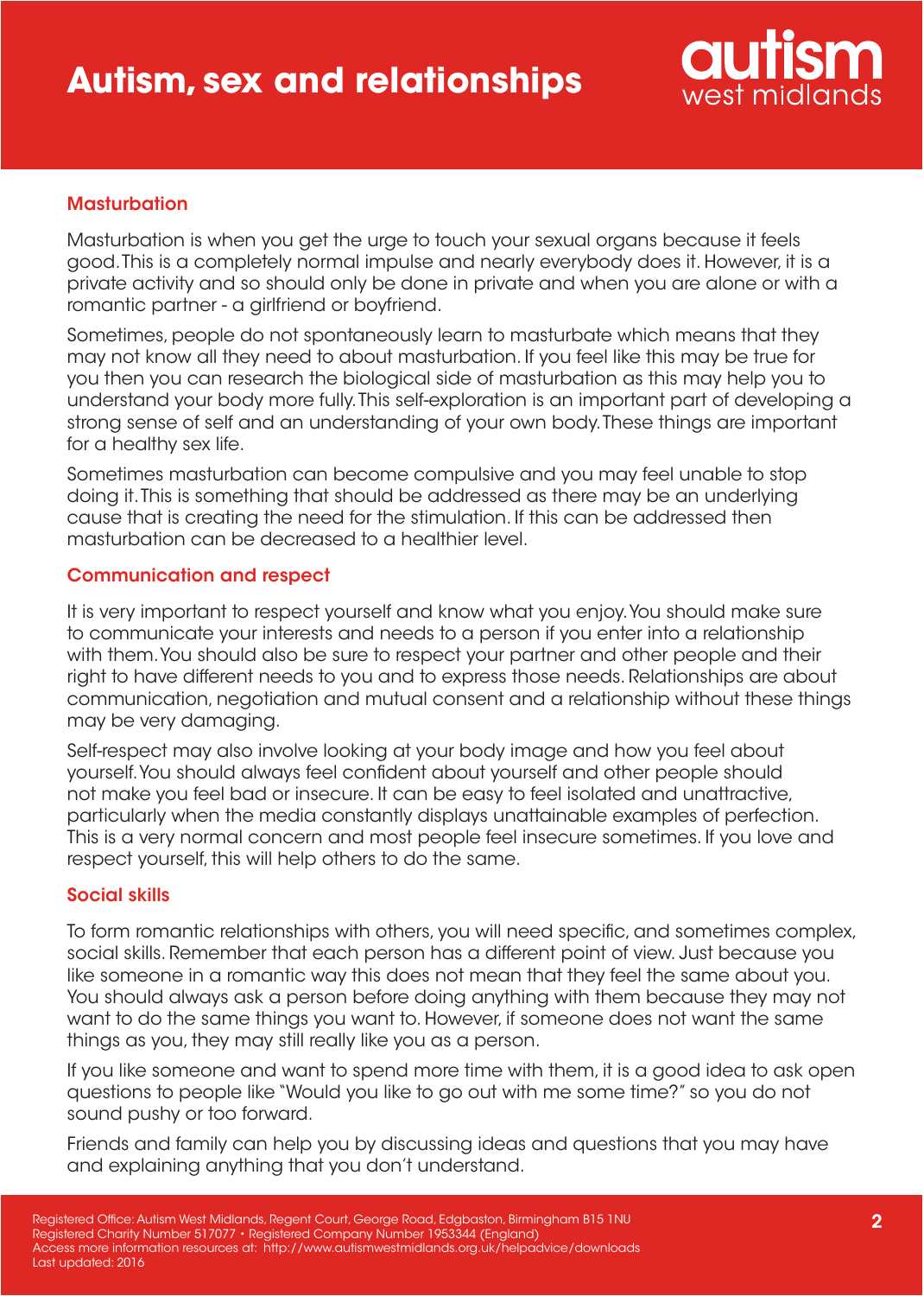

# Sensory issues

Sensory issues can present a problem for you when you want to begin a romantic relationship. If you are oversensitive to touch, but would like to be touched, you may want to work on desensitising yourself to the things that you find difficult. This will help you to increase your tolerance for those things. However, you do not need to do anything that makes you uncomfortable and it is not fair for anyone to force you to do things that cause you anxiety.

Equally, those people who are undersensitive to touch may enjoy the touch of another person too much and this can also cause problems. You must ensure that you only engage in touching with others if they want you to. Touching others and having them touch you may be extremely enjoyable on a sensory level but you must be careful not to make constant demands of others to indulge your need for touch.

### Different types of relationships

For many reasons, some people with autism choose to remain celibate. They may not be interested in sexual activity or they may not want to form close emotional bonds with others. Others simply do not see the point of a long-term relationship. This is normal and if it is right for you then there is no problem.

However, long-term relationships can be extremely rewarding and can provide you with a partner in life who will love and understand you and your needs.

Sometimes, there are people who only want to have sex once or a few times, but they do not want a relationship. It can be hard to recognise this as the person may be willing to lie to convince you to have sex with them. The key to avoiding these people is getting to know people and letting your friends and family meet them so that they can help you to establish whether the person is genuine or not. It is important that you feel safe and respected before you have sex.

### **Sexuality**

It is also important to understand that it is totally normal to be attracted to a variety of people. A lot of relationships are between a man and a woman but it is perfectly acceptable for you to be attracted to anyone. Some people are only attracted to people of the opposite sex, some prefer members of the same sex and some people are attracted to both. All of these are normal impulses and you can form lasting relationships with a person of either sex.

### Safe sex and sexual health

You should always practice safe sex. This means that you use a form of contraception during sex. During sex you could contract a sexually transmitted infection (STI). If you are a woman, you can also get pregnant. Women can take a pill, have an injection or an implant, or use various devices to stop them getting pregnant. However, the only way to avoid both STIs and pregnancy is to use a condom which the man wears on his penis. Instructions for use are included with packets of condoms.